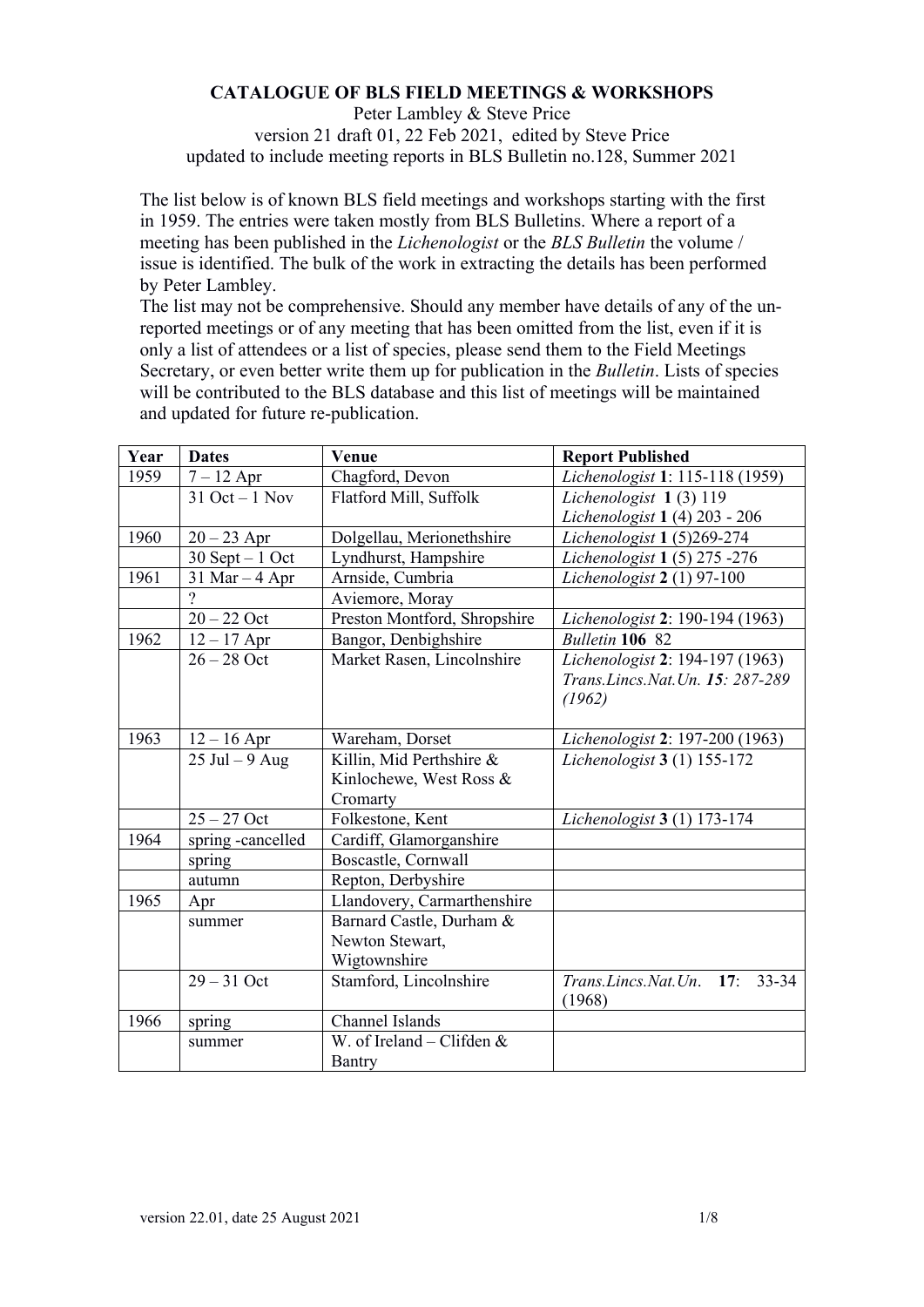|      | autumn            | Cheltenham, Gloucestershire | <b>Bulletin</b><br>30<br>9.<br>N.<br>Rep.<br>Gloucestershire Nat. Soc. J. 7 31-<br>34 |
|------|-------------------|-----------------------------|---------------------------------------------------------------------------------------|
| 1967 | spring            | Wells, Somerset             |                                                                                       |
|      | summer            | Scandinavia                 |                                                                                       |
|      | autumn            | Battle, Sussex              |                                                                                       |
| 1968 | spring            | Scilly Isles                |                                                                                       |
|      | Summer            | Aviemore, Moray & Braemar,  |                                                                                       |
|      |                   | Aberdeenshire               |                                                                                       |
|      | autumn            | King's Lynn, Norfolk        |                                                                                       |
| 1969 | spring            | Totnes, Devon               |                                                                                       |
|      | summer            | Bangor, Denbighshire        |                                                                                       |
|      | $31$ Oct $-2$ Nov | Leicester                   | Lichenologist 5 (1/2) 170 -174                                                        |
| 1970 | spring            | Brittany, France            | Lichenologist 5 (1/2) 149 - 169                                                       |
|      | $30$ Jul $-5$ Aug | N. Yorks (Richmond)         | Lichenologist 5 (3/4) 326 - 331                                                       |
|      | 5-12 Aug          | Cheviots (Wooler),          | Lichenologist 5 (3/4) 337 - 341                                                       |
|      |                   | Northumberland              |                                                                                       |
|      | autumn            | Oxford (Wychwood &          |                                                                                       |
|      |                   | <b>Rollright Stones)</b>    |                                                                                       |
| 1971 | spring            | Blandford, Dorset           |                                                                                       |
|      | 4-11 Aug          | Hereford                    |                                                                                       |
|      | (cancelled)       |                             |                                                                                       |
| 1971 | $30$ Aug – 6 Sept | Ilfracombe, Devon (IMC)     |                                                                                       |
| 1972 | 29 Mar -5 Apr     | Newquay, Cornwall           |                                                                                       |
|      | Summer            | Wexford, Ireland            |                                                                                       |
|      | (postponed)       |                             |                                                                                       |
|      | 27-29 Oct         | Hebden Bridge, Yorkshire    | Lichenologist $6(1)$ 115 -121                                                         |
| 1973 | 18-25 Apr         | Cardigan                    |                                                                                       |
|      | $28$ Jul $-4$ Aug | Kintyre (Lochgilphead),     |                                                                                       |
|      |                   | Argyllshire                 |                                                                                       |
|      | autumn            | Chester, Cheshire           |                                                                                       |
| 1974 | $1-8$ Apr         | Bristol, Gloucestershire    |                                                                                       |
|      | $1-8$ Aug         | Forres, Moray               |                                                                                       |
|      | 8-13 Aug          | Banff, Banfshire            |                                                                                       |
|      | 25-27 Oct         | Cambridge                   | <i>Lichenologist</i> $10(1)$ 105-109                                                  |
| 1975 | $2-9$ Apr         | Alderney, Channel Islands   |                                                                                       |
|      | $30$ Jul $-6$ Aug | Ayrshire (Girvan)           | Lichenologist 9 (2) 153 - 167                                                         |
|      | 24 - 26 Oct       | Leek, Staffordshire         | Lichenologist 8 (2) 189 - 196                                                         |
| 1976 | 7-14 Apr          | Gregynog, Montgomeryshire   |                                                                                       |
|      | $2 - 11$ Sept     | Catalonia, Spain            | <b>Bulletin 40 11-12</b>                                                              |
|      | $15 - 18$ Oct     | Lancaster, Lancashire       | Lichenologist $9(1)$ 83 - 85                                                          |
| 1977 | $15-18$ Apr $\,$  | Louth, Lincolnshire         | Lichenologist 10 (1) 111-122                                                          |
|      | $20 - 22$ Apr     | Aylesbury, Buckinghamshire  | Lichenologist 10 (1) 123-129                                                          |
|      |                   |                             | <b>Bulletin 43 12</b>                                                                 |
|      | $13 - 20$ Jul     | Lake District (Ambleside),  |                                                                                       |
|      |                   | Cumbria                     |                                                                                       |
|      | $20 - 27$ Jul     | Melrose, Roxburghshire      | Lichenologist 11 (1) 97-101                                                           |
|      | $21 - 23$ Oct     | Kettering, Northants        |                                                                                       |
| 1978 | 5-14 Apr          | Tenerife, Canary Isles      |                                                                                       |
|      | 16-23 Jun         | Newbridge on Wye,           |                                                                                       |
|      |                   | Radnorshire                 |                                                                                       |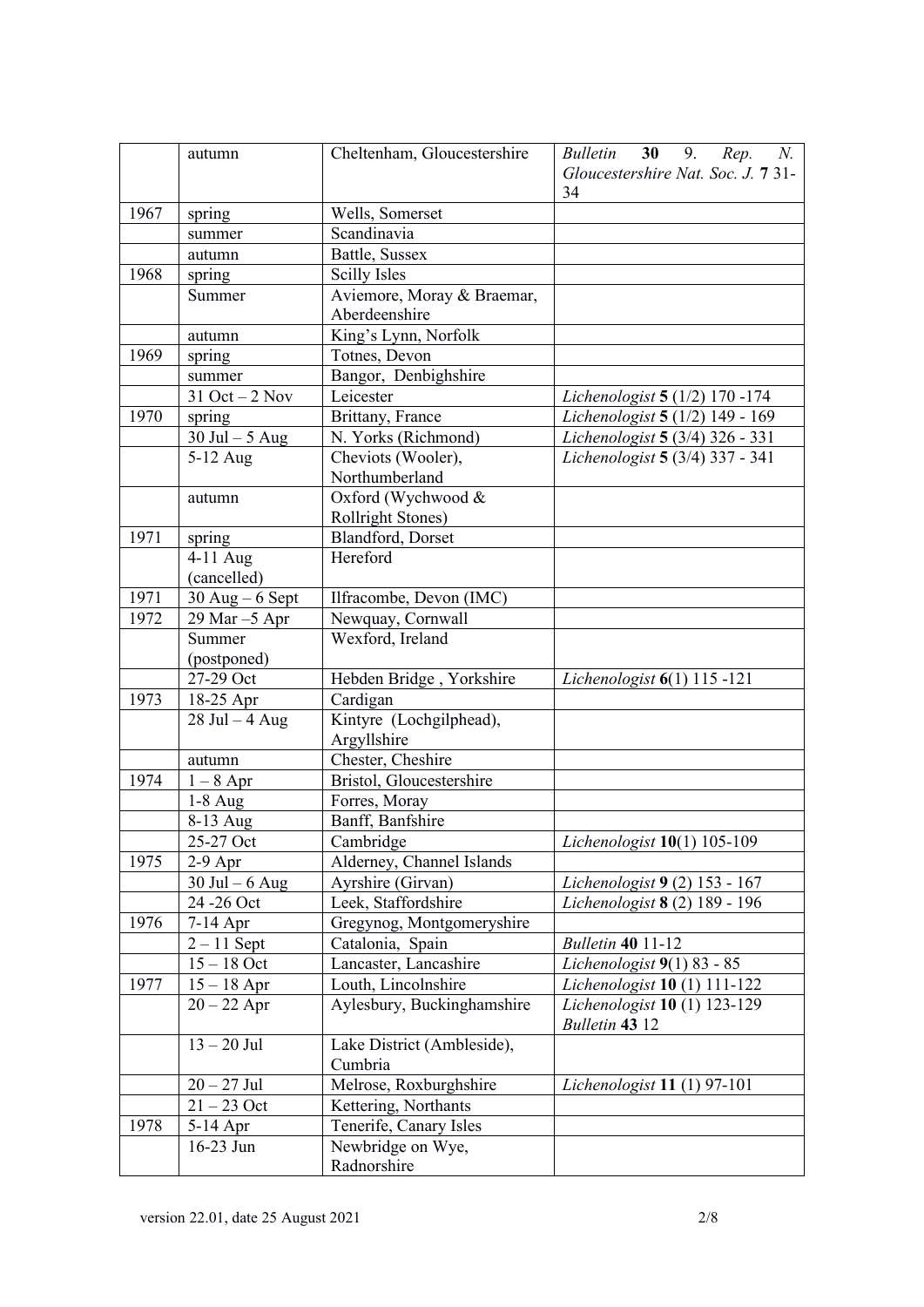|      | 23-25 Jun              | Worcester                    |                                                        |
|------|------------------------|------------------------------|--------------------------------------------------------|
|      | 6-9 Oct                | Loch Lomond, Dunbartonshire  |                                                        |
|      | 20-22 Oct              | Whitby, Yorkshire            |                                                        |
| 1979 | $3-9$ Apr              | Yelverton, Devon             |                                                        |
|      | (cancelled)            |                              |                                                        |
|      | 25 - 31 July           | Penrith, Cumbria             | Lichenologist 13 (2) 191-199                           |
|      | $1-8$ Aug              | Swaledale & Wensleydale      |                                                        |
|      |                        | (Langthwaite), Yorkshire     |                                                        |
|      | 19-21 Oct              | Canterbury, Kent             | <b>Bulletin 466</b>                                    |
| 1980 | $3-14$ July            | Fontainbleu, & Alencon,      | Bulletin 47 10                                         |
|      |                        | Normandy, France             |                                                        |
|      | 19 July                | Sevenoaks, Kent              |                                                        |
|      | 24-27 Oct              | Ludlow, Shropshire           | Lichenologist 14 (2) 185-188                           |
| 1981 | 22-29Aug               | Bangor, Denbighshire         |                                                        |
|      | 8-12 Oct               | Duns, Berwickshire           | Lichenologist 14 (2) 189-193                           |
|      | 24 Oct                 | Wimbledon Common, Surrey     |                                                        |
| 1982 |                        | Newport, Isle of Wight       |                                                        |
|      | 12-18 Apr<br>22-29 Aug | Algarve, Portugal            | Lichenologist $16(1)$ 59-62                            |
|      | Cancelled              |                              |                                                        |
|      | $9-11$ Jul             | Dublin, Ireland              |                                                        |
|      |                        | Staverton, Suffolk           |                                                        |
|      | 4 Sep<br>25 Sept       | Brockenhurst, Hants          |                                                        |
|      | 15-19 Oct              |                              |                                                        |
|      |                        | Llangollen, Merionethshire   | Lichenologist 16 (1) 63-66<br><b>Bulletin 52 24-26</b> |
|      | 16 Oct                 | Richmond Park, Surrey        |                                                        |
| 1983 | 9-19 Apr               | Coll & Tiree, Inner Hebrides | Lichenologist $16(1)$ 67-80                            |
|      | 24-30 Jul              | Exeter, Devon                |                                                        |
|      | 13-17 Oct              | Newton Stewart,              |                                                        |
|      |                        | Wigtownshire                 |                                                        |
|      | 28-31 Oct              | Gosforth, Cumbria            |                                                        |
| 1984 | 24 March               | Lyndhurst, Hants             |                                                        |
|      | 9-14 Apr               | Marlborough, Wiltshire       | Lichenologist 18 (3) 269-273                           |
|      | $25$ Aug $-3$ Sep      | Bettyhill, Sutherland        | Lichenologist 18 (3) 275-285                           |
|      |                        |                              | Bulletin 55 10                                         |
|      | $25 - 28$ Oct          | Banbury (S Northants)        | Lichenologist 19 (1) 77-92                             |
|      |                        |                              | Newsl. Northampton Trust Nat.                          |
|      |                        |                              | Cons. 39 13-14                                         |
| 1985 | $10-15$ Apr            | Arran, Clyde Islands         | Lichenologist 18 (4) 371-381                           |
|      | <b>Nov</b>             | Sudbury, Suffolk             | <b>Bulletin 57 19-20</b>                               |
| 1986 | 17-23 Apr              | The Lizard, Cornwall         | Lichenologist 19 (3) 319-314                           |
|      |                        |                              | <b>Bulletin 59 20-21</b>                               |
|      | Winter                 | Masham, N.Yorks              | <b>Bulletin 60 7</b>                                   |
| 1987 | summer                 | Sligo, Ireland               | <b>Bulletin 617</b>                                    |
|      | 23-25 Oct              | Rye, Sussex                  |                                                        |
| 1988 | $15 - 20$ Apr          | Ilfracombe, Devon            |                                                        |
|      | 15-26 Aug              | Gower, Glamorganshire        |                                                        |
|      | $21 - 24$ Oct          | Howgill Fells, Cumbria       | Lichenologist 21 (3) 287-292                           |
| 1989 | $20 - 27$ Apr          | Wigtownshire                 | Lichenologist 22 (2) 183-190                           |
|      |                        |                              | <b>Bulletin 65</b> 19-21                               |
|      | $20 - 22$ Oct          | N Norfolk (Walsingham)       |                                                        |
| 1990 | $17 - 26$ Apr          | Isle of Man                  | <b>Bulletin 67 24-25</b>                               |
|      | $31$ Aug $-1$ Sep      | St Dogmaels, Cardigan        | <b>Bulletin 67 9-11</b>                                |
|      |                        | (maritime workshop)          |                                                        |
|      | $10 - 14$ Sep          | Gower, Glamorganshire        |                                                        |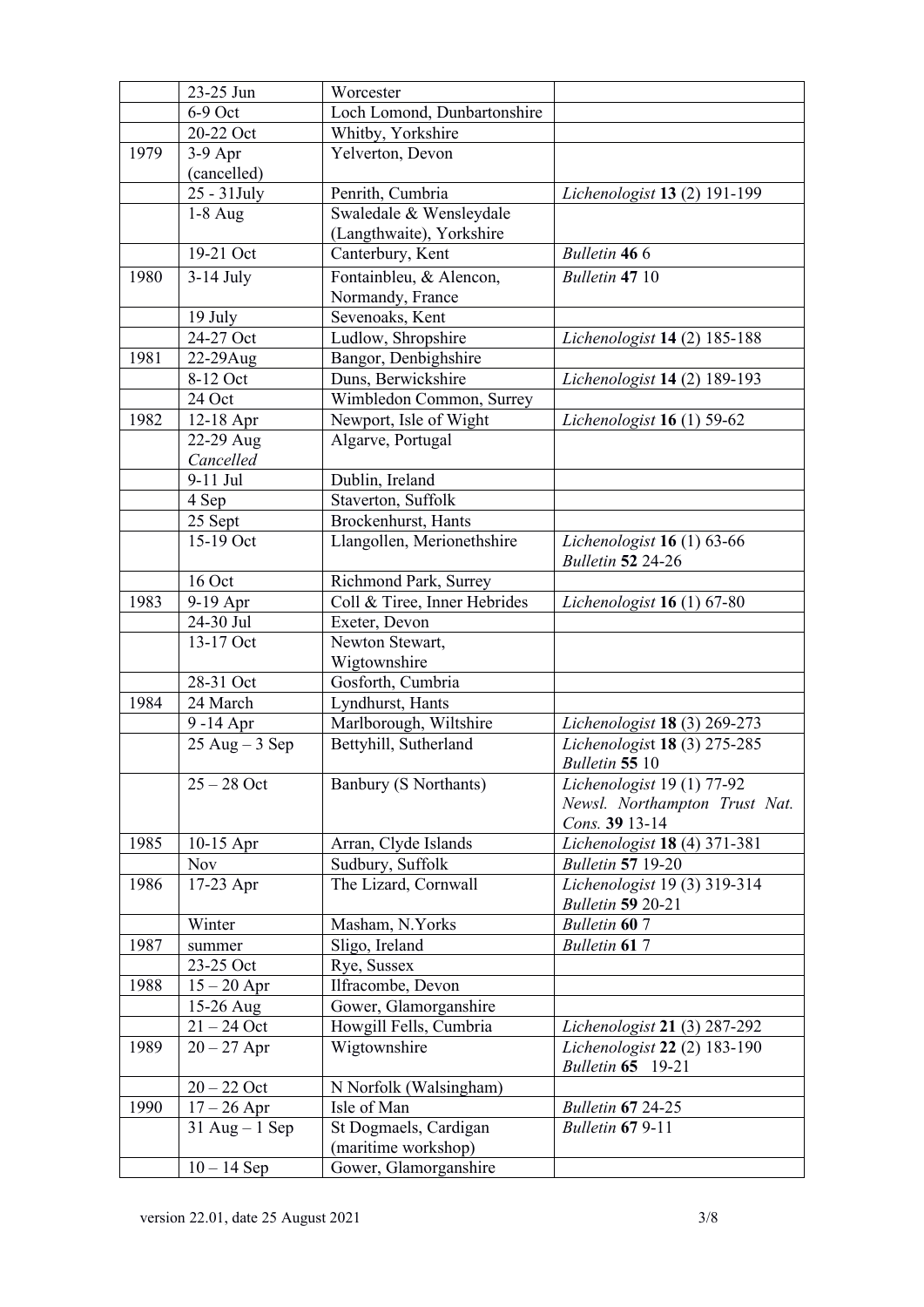|      | $19 - 22$ Oct         | Castleton, Derbyshire        |                              |
|------|-----------------------|------------------------------|------------------------------|
| 1991 | 3-10 Apr              | Chichester, Sussex           |                              |
|      | $6-20$ Jul            | Co. Mayo & Donegal, Ireland  |                              |
|      | 17-21 Oct             | Llandudno, Caernarvonshire   |                              |
| 1992 | Summer                | Lands End, Cornwall (Zennor) |                              |
|      | $17 - 26$ Oct         | Co. Antrim & Co. Down,       | <b>Bulletin 72 19-23</b>     |
|      |                       | Northern Ireland             |                              |
| 1993 | $10 - 17$ Apr         | Lochinver, Sutherland        |                              |
|      | $28$ Jun $-6$ Jul     | Slovakia                     |                              |
|      | $22 - 25$ Oct         | Orielton, Pembrokeshire      | Bulletin 74 29-32            |
|      |                       | (Collema, Leptogium          |                              |
|      |                       | workshop)                    |                              |
| 1994 | 27 -31 May            | Rutland                      | <b>Bulletin 75 18-23</b>     |
|      | 8-21 Jul              | Co. Wicklow & Wexford        |                              |
|      | $21 - 24$ Oct         | Malvern, Worcestershire      |                              |
| 1995 | 8 Jan                 | Nonsuch Park, Surrey         | <b>Bulletin 76 44</b>        |
|      | $9 - 13$ Jul          | Anglesey (coastal)           |                              |
|      | $30$ Aug – 6 Sep      | Orielton, Pembrokeshire      |                              |
|      |                       | (Cladonia workshop)          |                              |
|      | $26 - 31$ Oct         | Llanraedr, Denbighshire,     | <b>Bulletin 78 21-23</b>     |
|      |                       | Clwyd                        |                              |
| 1996 | Jan AGM               | Ashtead Park, Surrey         | Bulletin 78 26               |
|      | $29 - 31$ Mar         | Aberystwyth, Cardiganshire   |                              |
|      |                       | (lichens on disused mines)   |                              |
| 1996 | $27$ Apr $-4$ May     | Killarney, Ireland           | <b>Bulletin 110 85-93</b>    |
|      | $26$ Jul $-2$ Aug     | Slapton, Devon (Parmelia &   |                              |
|      |                       | Ramalina workshop)           |                              |
|      | $25 - 28$ Oct         | Grange over Sands, Cumbria   | Bulletin 80 33               |
| 1997 | Jan                   | Headley Heath, Surrey        | <b>Bulletin 80 34-35</b>     |
|      | $9 - 18$ May          | Weymouth, Dorset             | <b>Bulletin 82 14-17</b>     |
|      | $15 - 22$ Aug         | Slapton, Devon (Caloplaca    | <b>Bulletin 82 18-20</b>     |
|      |                       | workshop)                    |                              |
|      | 3-6 Sep               | Bangor, Denbighshire         | <b>Bulletin 81 12-15</b>     |
|      |                       | (Habitat Management          |                              |
|      |                       | workshop)                    |                              |
| 1998 | $25$ Apr $-2$ May     | S.E. Connemara, Ireland      | <b>Bulletin 83 30-36</b>     |
|      | $11 - 18$ Jul         | Kindrogan, Perthshire        | <b>Bulletin 85 31-35</b>     |
|      |                       | (Lecanora workshop)          |                              |
|      | $18 - 20$ Sep         | Wakehurst (Sussex sandrocks) |                              |
|      | (cancelled)           |                              |                              |
|      | $23 - 25$ Oct         | Abergavenny, Monmouthshire   | <b>Bulletin 83 28-29</b>     |
| 1999 | $6-13$ Apr            | Isles of Scilly              |                              |
|      | $7 - 14$ Aug          | Helmsdale, Sutherland        |                              |
|      | $22 - 25$ Oct         | Kirkby Stephen, Cumbria      |                              |
| 2000 | $25$ Apr $-1$ May     | Dolgellau, Merionethshire    | <b>Bulletin 87 45-59</b>     |
|      | 9 -15 Jul             | Strathspey, Moray &          | <b>Bulletin 88 38-41</b>     |
|      |                       | Inverness-shire (Caledonian  |                              |
|      |                       | pine forest)                 |                              |
|      | $27 - 29$ Oct         | Bourton-on-the-water,        | Bulletin 87 60-61 & 88 42-51 |
|      |                       | Cotswolds, Gloucestershire   |                              |
| 2001 | $17-24\ \mathrm{Mar}$ | Jersey, Channel Islands      | <b>Bulletin 89 57-69</b>     |
|      | $7 - 14$ Jul          | Kingcombe, Dorset            | <b>Bulletin 89 42-56</b>     |
|      |                       | (Opegrapha workshop)         |                              |
|      | $26 - 29$ Oct         | Church Stretton, Shropshire  | <b>Bulletin 90 44-56</b>     |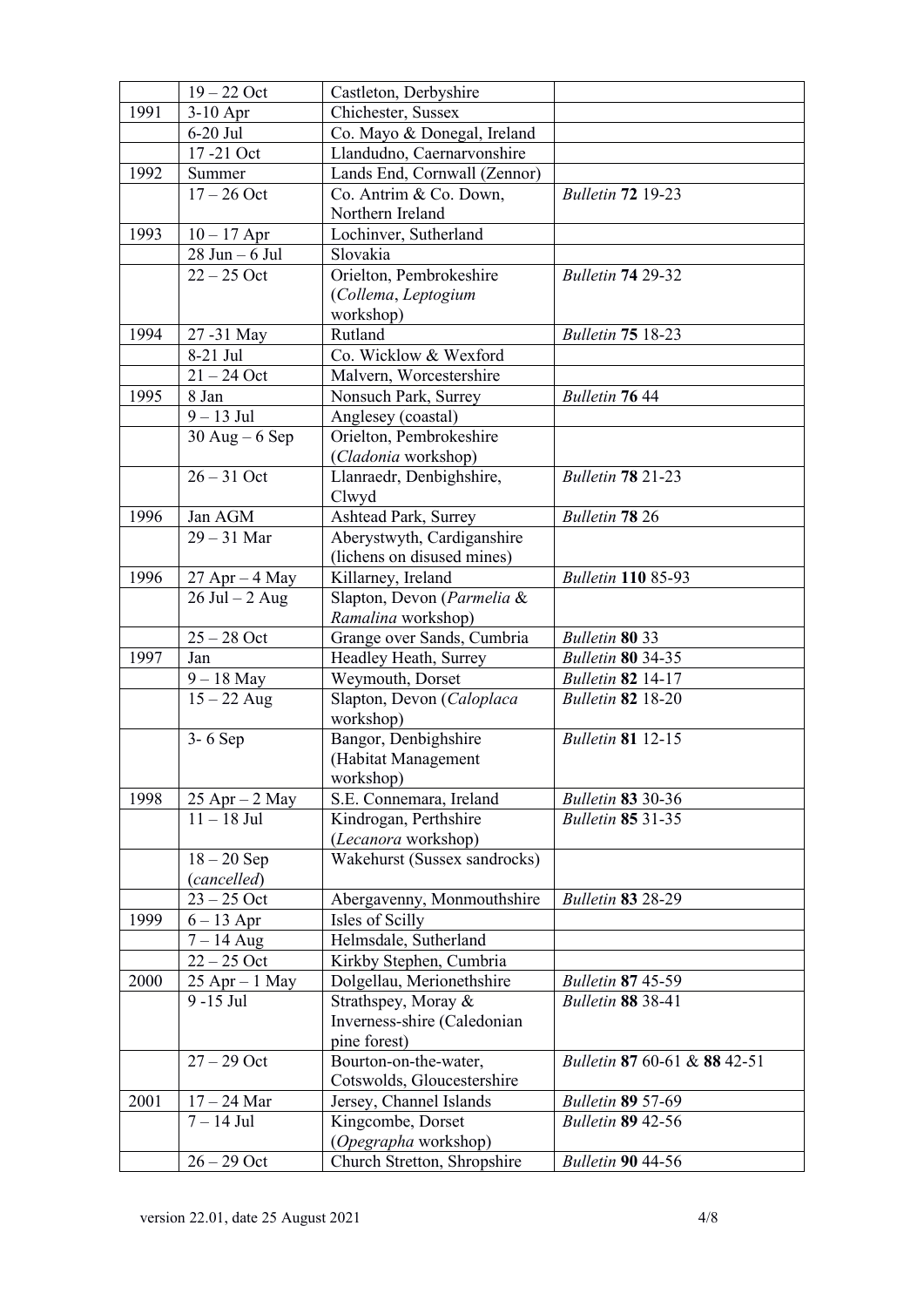| 2002<br>$6 - 13$ May<br>Bulletin 91 21-38<br>Co. Donegal. Ireland<br>Blencathra, Cumbria<br><b>Bulletin 92 42-59</b><br>$4 - 10$ Aug<br>(Cladonia workshop)<br>$25 - 27$ Oct<br>Camelford, Cornwall<br>Bulletin 94 36-44<br>2003<br>$25 - 30$ May<br>Connel, Oban, Argyllshire<br><b>Bulletin 94 45-61</b><br>(Graphidiaceae workshop<br>$28$ Jul $-1$ Aug<br>Nettlecombe, Somerset<br><b>Bulletin 95 15-26</b><br>(Physcia workshop)<br>$24 - 26$ Oct<br>Marlborough, Wiltshire<br><b>Bulletin 95 27-32</b><br>2004<br>$7 - 11$ May<br>Soest, Netherlands<br><b>Bulletin 95 33-39</b><br>Bangor, Denbighshire<br>$6 - 13$ Aug<br><b>Bulletin 96 38-52</b><br>(maritime lichens workshop)<br>$1-3$ Oct<br>Nottinghamshire<br><b>Bulletin 96 53-60</b><br>2005<br>9 Jan<br>Kew, Surrey<br><b>Bulletin 96 17-22</b><br>Orielton, Pembrokeshire<br>$20 - 27$ Apr<br><b>Bulletin 97 16-37</b><br>$26$ Jun $-4$ Jul<br>Kingcombe, Dorset<br>(Leptogium & Collema<br>workshop)<br>Battle, Sussex<br><b>Bulletin 99 20-21</b><br>Oct<br>2006<br>Sierra de Guadaramma, Spain<br>May<br>26 Aug - 2 Sep<br>Blencathra, Cumbria<br>(Pyrenocarp workshop)<br>$5 - 8$ Oct<br>Tavistock, Devon (Usnea &<br><b>Bulletin 100 33-47</b><br>Ramalina workshop)<br><b>Bulletin 100 21-23</b><br>2007<br>14 Jan<br>Bookham Common, Surrey<br>$10 - 15$ Jun<br><b>Bulletin 101</b> 18-40<br>Connel, Oban, Argyllshire,<br>(Micarea & Bacidia<br>workshop)<br>Newfoundland, Canada<br>$5 - 11$ Sep<br><b>Bulletin 101</b> 12-17<br>Charnwood, Leicestershire<br>$5 - 7$ Oct<br><b>Bulletin 103 56-72</b><br>Falmouth, Cornwall<br>2008<br>$23 - 30$ Apr<br><b>Bulletin 103 73-87</b><br>18 - 24 Aug<br>Hoy, Orkney<br><b>Bulletin 104 53-70</b><br>$2-6$ Oct<br>Wooler, Northumberland<br><b>Bulletin 105 54-68</b><br>$11$ Jan<br>2009<br>Pentland Hills (following<br>AGM at RBG Edinburgh)<br>13 - 15 Feb<br>Bristol, Gloucestershire<br>(lichens on limestone<br>workshop)<br>The Burren, Co Claire, Ireland<br><b>Bulletin 105 69-103</b><br>$18 - 25$ Apr<br>$15 - 21$ Jul<br>Raasay, Inner Hebrides<br><b>Bulletin 106 84-110</b><br>$9-12$ Oct<br>Hartington, Derbyshire<br>Bulletin 106 110-123& 107 70<br>(limestone & Chatsworth)<br>17 - 18 Jan<br>Winterton & Holkham,<br><b>Bulletin 106 145-146</b><br>2010<br>Norfolk (dunes)<br>26 - 28 Feb<br>Bristol, Gloucestershire<br>(lichens on limestone)<br>workshop)<br>Isle of Man<br><b>Bulletin 108 75-95</b><br>$22 - 27$ Apr<br>$14 - 21$ Aug<br>Findhorn, Moray<br><b>Bulletin 108 96-118</b><br>Carmarthenshire<br>$7-11$ Oct<br><b>Bulletin 109 99-112</b><br>2011<br>16 Jan<br>Ashtead Common NNR,<br><b>Bulletin 108 160-166</b><br>Surrey<br>18 - 20 Feb<br>Bristol, Gloucestershire<br><b>Bulletin 108 37-39</b> |  |                              |  |
|-------------------------------------------------------------------------------------------------------------------------------------------------------------------------------------------------------------------------------------------------------------------------------------------------------------------------------------------------------------------------------------------------------------------------------------------------------------------------------------------------------------------------------------------------------------------------------------------------------------------------------------------------------------------------------------------------------------------------------------------------------------------------------------------------------------------------------------------------------------------------------------------------------------------------------------------------------------------------------------------------------------------------------------------------------------------------------------------------------------------------------------------------------------------------------------------------------------------------------------------------------------------------------------------------------------------------------------------------------------------------------------------------------------------------------------------------------------------------------------------------------------------------------------------------------------------------------------------------------------------------------------------------------------------------------------------------------------------------------------------------------------------------------------------------------------------------------------------------------------------------------------------------------------------------------------------------------------------------------------------------------------------------------------------------------------------------------------------------------------------------------------------------------------------------------------------------------------------------------------------------------------------------------------------------------------------------------------------------------------------------------------------------------------------------------------------------------------------------------------------------------------------------------------------------------------------------------------------------------------------------------------------------------------------------------------------------------------------------------------------------------------------|--|------------------------------|--|
|                                                                                                                                                                                                                                                                                                                                                                                                                                                                                                                                                                                                                                                                                                                                                                                                                                                                                                                                                                                                                                                                                                                                                                                                                                                                                                                                                                                                                                                                                                                                                                                                                                                                                                                                                                                                                                                                                                                                                                                                                                                                                                                                                                                                                                                                                                                                                                                                                                                                                                                                                                                                                                                                                                                                                                   |  |                              |  |
|                                                                                                                                                                                                                                                                                                                                                                                                                                                                                                                                                                                                                                                                                                                                                                                                                                                                                                                                                                                                                                                                                                                                                                                                                                                                                                                                                                                                                                                                                                                                                                                                                                                                                                                                                                                                                                                                                                                                                                                                                                                                                                                                                                                                                                                                                                                                                                                                                                                                                                                                                                                                                                                                                                                                                                   |  |                              |  |
|                                                                                                                                                                                                                                                                                                                                                                                                                                                                                                                                                                                                                                                                                                                                                                                                                                                                                                                                                                                                                                                                                                                                                                                                                                                                                                                                                                                                                                                                                                                                                                                                                                                                                                                                                                                                                                                                                                                                                                                                                                                                                                                                                                                                                                                                                                                                                                                                                                                                                                                                                                                                                                                                                                                                                                   |  |                              |  |
|                                                                                                                                                                                                                                                                                                                                                                                                                                                                                                                                                                                                                                                                                                                                                                                                                                                                                                                                                                                                                                                                                                                                                                                                                                                                                                                                                                                                                                                                                                                                                                                                                                                                                                                                                                                                                                                                                                                                                                                                                                                                                                                                                                                                                                                                                                                                                                                                                                                                                                                                                                                                                                                                                                                                                                   |  |                              |  |
|                                                                                                                                                                                                                                                                                                                                                                                                                                                                                                                                                                                                                                                                                                                                                                                                                                                                                                                                                                                                                                                                                                                                                                                                                                                                                                                                                                                                                                                                                                                                                                                                                                                                                                                                                                                                                                                                                                                                                                                                                                                                                                                                                                                                                                                                                                                                                                                                                                                                                                                                                                                                                                                                                                                                                                   |  |                              |  |
|                                                                                                                                                                                                                                                                                                                                                                                                                                                                                                                                                                                                                                                                                                                                                                                                                                                                                                                                                                                                                                                                                                                                                                                                                                                                                                                                                                                                                                                                                                                                                                                                                                                                                                                                                                                                                                                                                                                                                                                                                                                                                                                                                                                                                                                                                                                                                                                                                                                                                                                                                                                                                                                                                                                                                                   |  |                              |  |
|                                                                                                                                                                                                                                                                                                                                                                                                                                                                                                                                                                                                                                                                                                                                                                                                                                                                                                                                                                                                                                                                                                                                                                                                                                                                                                                                                                                                                                                                                                                                                                                                                                                                                                                                                                                                                                                                                                                                                                                                                                                                                                                                                                                                                                                                                                                                                                                                                                                                                                                                                                                                                                                                                                                                                                   |  |                              |  |
|                                                                                                                                                                                                                                                                                                                                                                                                                                                                                                                                                                                                                                                                                                                                                                                                                                                                                                                                                                                                                                                                                                                                                                                                                                                                                                                                                                                                                                                                                                                                                                                                                                                                                                                                                                                                                                                                                                                                                                                                                                                                                                                                                                                                                                                                                                                                                                                                                                                                                                                                                                                                                                                                                                                                                                   |  |                              |  |
|                                                                                                                                                                                                                                                                                                                                                                                                                                                                                                                                                                                                                                                                                                                                                                                                                                                                                                                                                                                                                                                                                                                                                                                                                                                                                                                                                                                                                                                                                                                                                                                                                                                                                                                                                                                                                                                                                                                                                                                                                                                                                                                                                                                                                                                                                                                                                                                                                                                                                                                                                                                                                                                                                                                                                                   |  |                              |  |
|                                                                                                                                                                                                                                                                                                                                                                                                                                                                                                                                                                                                                                                                                                                                                                                                                                                                                                                                                                                                                                                                                                                                                                                                                                                                                                                                                                                                                                                                                                                                                                                                                                                                                                                                                                                                                                                                                                                                                                                                                                                                                                                                                                                                                                                                                                                                                                                                                                                                                                                                                                                                                                                                                                                                                                   |  |                              |  |
|                                                                                                                                                                                                                                                                                                                                                                                                                                                                                                                                                                                                                                                                                                                                                                                                                                                                                                                                                                                                                                                                                                                                                                                                                                                                                                                                                                                                                                                                                                                                                                                                                                                                                                                                                                                                                                                                                                                                                                                                                                                                                                                                                                                                                                                                                                                                                                                                                                                                                                                                                                                                                                                                                                                                                                   |  |                              |  |
|                                                                                                                                                                                                                                                                                                                                                                                                                                                                                                                                                                                                                                                                                                                                                                                                                                                                                                                                                                                                                                                                                                                                                                                                                                                                                                                                                                                                                                                                                                                                                                                                                                                                                                                                                                                                                                                                                                                                                                                                                                                                                                                                                                                                                                                                                                                                                                                                                                                                                                                                                                                                                                                                                                                                                                   |  |                              |  |
|                                                                                                                                                                                                                                                                                                                                                                                                                                                                                                                                                                                                                                                                                                                                                                                                                                                                                                                                                                                                                                                                                                                                                                                                                                                                                                                                                                                                                                                                                                                                                                                                                                                                                                                                                                                                                                                                                                                                                                                                                                                                                                                                                                                                                                                                                                                                                                                                                                                                                                                                                                                                                                                                                                                                                                   |  |                              |  |
|                                                                                                                                                                                                                                                                                                                                                                                                                                                                                                                                                                                                                                                                                                                                                                                                                                                                                                                                                                                                                                                                                                                                                                                                                                                                                                                                                                                                                                                                                                                                                                                                                                                                                                                                                                                                                                                                                                                                                                                                                                                                                                                                                                                                                                                                                                                                                                                                                                                                                                                                                                                                                                                                                                                                                                   |  |                              |  |
|                                                                                                                                                                                                                                                                                                                                                                                                                                                                                                                                                                                                                                                                                                                                                                                                                                                                                                                                                                                                                                                                                                                                                                                                                                                                                                                                                                                                                                                                                                                                                                                                                                                                                                                                                                                                                                                                                                                                                                                                                                                                                                                                                                                                                                                                                                                                                                                                                                                                                                                                                                                                                                                                                                                                                                   |  |                              |  |
|                                                                                                                                                                                                                                                                                                                                                                                                                                                                                                                                                                                                                                                                                                                                                                                                                                                                                                                                                                                                                                                                                                                                                                                                                                                                                                                                                                                                                                                                                                                                                                                                                                                                                                                                                                                                                                                                                                                                                                                                                                                                                                                                                                                                                                                                                                                                                                                                                                                                                                                                                                                                                                                                                                                                                                   |  |                              |  |
|                                                                                                                                                                                                                                                                                                                                                                                                                                                                                                                                                                                                                                                                                                                                                                                                                                                                                                                                                                                                                                                                                                                                                                                                                                                                                                                                                                                                                                                                                                                                                                                                                                                                                                                                                                                                                                                                                                                                                                                                                                                                                                                                                                                                                                                                                                                                                                                                                                                                                                                                                                                                                                                                                                                                                                   |  |                              |  |
|                                                                                                                                                                                                                                                                                                                                                                                                                                                                                                                                                                                                                                                                                                                                                                                                                                                                                                                                                                                                                                                                                                                                                                                                                                                                                                                                                                                                                                                                                                                                                                                                                                                                                                                                                                                                                                                                                                                                                                                                                                                                                                                                                                                                                                                                                                                                                                                                                                                                                                                                                                                                                                                                                                                                                                   |  |                              |  |
|                                                                                                                                                                                                                                                                                                                                                                                                                                                                                                                                                                                                                                                                                                                                                                                                                                                                                                                                                                                                                                                                                                                                                                                                                                                                                                                                                                                                                                                                                                                                                                                                                                                                                                                                                                                                                                                                                                                                                                                                                                                                                                                                                                                                                                                                                                                                                                                                                                                                                                                                                                                                                                                                                                                                                                   |  |                              |  |
|                                                                                                                                                                                                                                                                                                                                                                                                                                                                                                                                                                                                                                                                                                                                                                                                                                                                                                                                                                                                                                                                                                                                                                                                                                                                                                                                                                                                                                                                                                                                                                                                                                                                                                                                                                                                                                                                                                                                                                                                                                                                                                                                                                                                                                                                                                                                                                                                                                                                                                                                                                                                                                                                                                                                                                   |  |                              |  |
|                                                                                                                                                                                                                                                                                                                                                                                                                                                                                                                                                                                                                                                                                                                                                                                                                                                                                                                                                                                                                                                                                                                                                                                                                                                                                                                                                                                                                                                                                                                                                                                                                                                                                                                                                                                                                                                                                                                                                                                                                                                                                                                                                                                                                                                                                                                                                                                                                                                                                                                                                                                                                                                                                                                                                                   |  |                              |  |
|                                                                                                                                                                                                                                                                                                                                                                                                                                                                                                                                                                                                                                                                                                                                                                                                                                                                                                                                                                                                                                                                                                                                                                                                                                                                                                                                                                                                                                                                                                                                                                                                                                                                                                                                                                                                                                                                                                                                                                                                                                                                                                                                                                                                                                                                                                                                                                                                                                                                                                                                                                                                                                                                                                                                                                   |  |                              |  |
|                                                                                                                                                                                                                                                                                                                                                                                                                                                                                                                                                                                                                                                                                                                                                                                                                                                                                                                                                                                                                                                                                                                                                                                                                                                                                                                                                                                                                                                                                                                                                                                                                                                                                                                                                                                                                                                                                                                                                                                                                                                                                                                                                                                                                                                                                                                                                                                                                                                                                                                                                                                                                                                                                                                                                                   |  |                              |  |
|                                                                                                                                                                                                                                                                                                                                                                                                                                                                                                                                                                                                                                                                                                                                                                                                                                                                                                                                                                                                                                                                                                                                                                                                                                                                                                                                                                                                                                                                                                                                                                                                                                                                                                                                                                                                                                                                                                                                                                                                                                                                                                                                                                                                                                                                                                                                                                                                                                                                                                                                                                                                                                                                                                                                                                   |  |                              |  |
|                                                                                                                                                                                                                                                                                                                                                                                                                                                                                                                                                                                                                                                                                                                                                                                                                                                                                                                                                                                                                                                                                                                                                                                                                                                                                                                                                                                                                                                                                                                                                                                                                                                                                                                                                                                                                                                                                                                                                                                                                                                                                                                                                                                                                                                                                                                                                                                                                                                                                                                                                                                                                                                                                                                                                                   |  |                              |  |
|                                                                                                                                                                                                                                                                                                                                                                                                                                                                                                                                                                                                                                                                                                                                                                                                                                                                                                                                                                                                                                                                                                                                                                                                                                                                                                                                                                                                                                                                                                                                                                                                                                                                                                                                                                                                                                                                                                                                                                                                                                                                                                                                                                                                                                                                                                                                                                                                                                                                                                                                                                                                                                                                                                                                                                   |  |                              |  |
|                                                                                                                                                                                                                                                                                                                                                                                                                                                                                                                                                                                                                                                                                                                                                                                                                                                                                                                                                                                                                                                                                                                                                                                                                                                                                                                                                                                                                                                                                                                                                                                                                                                                                                                                                                                                                                                                                                                                                                                                                                                                                                                                                                                                                                                                                                                                                                                                                                                                                                                                                                                                                                                                                                                                                                   |  |                              |  |
|                                                                                                                                                                                                                                                                                                                                                                                                                                                                                                                                                                                                                                                                                                                                                                                                                                                                                                                                                                                                                                                                                                                                                                                                                                                                                                                                                                                                                                                                                                                                                                                                                                                                                                                                                                                                                                                                                                                                                                                                                                                                                                                                                                                                                                                                                                                                                                                                                                                                                                                                                                                                                                                                                                                                                                   |  |                              |  |
|                                                                                                                                                                                                                                                                                                                                                                                                                                                                                                                                                                                                                                                                                                                                                                                                                                                                                                                                                                                                                                                                                                                                                                                                                                                                                                                                                                                                                                                                                                                                                                                                                                                                                                                                                                                                                                                                                                                                                                                                                                                                                                                                                                                                                                                                                                                                                                                                                                                                                                                                                                                                                                                                                                                                                                   |  |                              |  |
|                                                                                                                                                                                                                                                                                                                                                                                                                                                                                                                                                                                                                                                                                                                                                                                                                                                                                                                                                                                                                                                                                                                                                                                                                                                                                                                                                                                                                                                                                                                                                                                                                                                                                                                                                                                                                                                                                                                                                                                                                                                                                                                                                                                                                                                                                                                                                                                                                                                                                                                                                                                                                                                                                                                                                                   |  |                              |  |
|                                                                                                                                                                                                                                                                                                                                                                                                                                                                                                                                                                                                                                                                                                                                                                                                                                                                                                                                                                                                                                                                                                                                                                                                                                                                                                                                                                                                                                                                                                                                                                                                                                                                                                                                                                                                                                                                                                                                                                                                                                                                                                                                                                                                                                                                                                                                                                                                                                                                                                                                                                                                                                                                                                                                                                   |  |                              |  |
|                                                                                                                                                                                                                                                                                                                                                                                                                                                                                                                                                                                                                                                                                                                                                                                                                                                                                                                                                                                                                                                                                                                                                                                                                                                                                                                                                                                                                                                                                                                                                                                                                                                                                                                                                                                                                                                                                                                                                                                                                                                                                                                                                                                                                                                                                                                                                                                                                                                                                                                                                                                                                                                                                                                                                                   |  |                              |  |
|                                                                                                                                                                                                                                                                                                                                                                                                                                                                                                                                                                                                                                                                                                                                                                                                                                                                                                                                                                                                                                                                                                                                                                                                                                                                                                                                                                                                                                                                                                                                                                                                                                                                                                                                                                                                                                                                                                                                                                                                                                                                                                                                                                                                                                                                                                                                                                                                                                                                                                                                                                                                                                                                                                                                                                   |  |                              |  |
|                                                                                                                                                                                                                                                                                                                                                                                                                                                                                                                                                                                                                                                                                                                                                                                                                                                                                                                                                                                                                                                                                                                                                                                                                                                                                                                                                                                                                                                                                                                                                                                                                                                                                                                                                                                                                                                                                                                                                                                                                                                                                                                                                                                                                                                                                                                                                                                                                                                                                                                                                                                                                                                                                                                                                                   |  |                              |  |
|                                                                                                                                                                                                                                                                                                                                                                                                                                                                                                                                                                                                                                                                                                                                                                                                                                                                                                                                                                                                                                                                                                                                                                                                                                                                                                                                                                                                                                                                                                                                                                                                                                                                                                                                                                                                                                                                                                                                                                                                                                                                                                                                                                                                                                                                                                                                                                                                                                                                                                                                                                                                                                                                                                                                                                   |  |                              |  |
|                                                                                                                                                                                                                                                                                                                                                                                                                                                                                                                                                                                                                                                                                                                                                                                                                                                                                                                                                                                                                                                                                                                                                                                                                                                                                                                                                                                                                                                                                                                                                                                                                                                                                                                                                                                                                                                                                                                                                                                                                                                                                                                                                                                                                                                                                                                                                                                                                                                                                                                                                                                                                                                                                                                                                                   |  |                              |  |
|                                                                                                                                                                                                                                                                                                                                                                                                                                                                                                                                                                                                                                                                                                                                                                                                                                                                                                                                                                                                                                                                                                                                                                                                                                                                                                                                                                                                                                                                                                                                                                                                                                                                                                                                                                                                                                                                                                                                                                                                                                                                                                                                                                                                                                                                                                                                                                                                                                                                                                                                                                                                                                                                                                                                                                   |  |                              |  |
|                                                                                                                                                                                                                                                                                                                                                                                                                                                                                                                                                                                                                                                                                                                                                                                                                                                                                                                                                                                                                                                                                                                                                                                                                                                                                                                                                                                                                                                                                                                                                                                                                                                                                                                                                                                                                                                                                                                                                                                                                                                                                                                                                                                                                                                                                                                                                                                                                                                                                                                                                                                                                                                                                                                                                                   |  |                              |  |
|                                                                                                                                                                                                                                                                                                                                                                                                                                                                                                                                                                                                                                                                                                                                                                                                                                                                                                                                                                                                                                                                                                                                                                                                                                                                                                                                                                                                                                                                                                                                                                                                                                                                                                                                                                                                                                                                                                                                                                                                                                                                                                                                                                                                                                                                                                                                                                                                                                                                                                                                                                                                                                                                                                                                                                   |  |                              |  |
|                                                                                                                                                                                                                                                                                                                                                                                                                                                                                                                                                                                                                                                                                                                                                                                                                                                                                                                                                                                                                                                                                                                                                                                                                                                                                                                                                                                                                                                                                                                                                                                                                                                                                                                                                                                                                                                                                                                                                                                                                                                                                                                                                                                                                                                                                                                                                                                                                                                                                                                                                                                                                                                                                                                                                                   |  |                              |  |
|                                                                                                                                                                                                                                                                                                                                                                                                                                                                                                                                                                                                                                                                                                                                                                                                                                                                                                                                                                                                                                                                                                                                                                                                                                                                                                                                                                                                                                                                                                                                                                                                                                                                                                                                                                                                                                                                                                                                                                                                                                                                                                                                                                                                                                                                                                                                                                                                                                                                                                                                                                                                                                                                                                                                                                   |  |                              |  |
|                                                                                                                                                                                                                                                                                                                                                                                                                                                                                                                                                                                                                                                                                                                                                                                                                                                                                                                                                                                                                                                                                                                                                                                                                                                                                                                                                                                                                                                                                                                                                                                                                                                                                                                                                                                                                                                                                                                                                                                                                                                                                                                                                                                                                                                                                                                                                                                                                                                                                                                                                                                                                                                                                                                                                                   |  |                              |  |
|                                                                                                                                                                                                                                                                                                                                                                                                                                                                                                                                                                                                                                                                                                                                                                                                                                                                                                                                                                                                                                                                                                                                                                                                                                                                                                                                                                                                                                                                                                                                                                                                                                                                                                                                                                                                                                                                                                                                                                                                                                                                                                                                                                                                                                                                                                                                                                                                                                                                                                                                                                                                                                                                                                                                                                   |  |                              |  |
|                                                                                                                                                                                                                                                                                                                                                                                                                                                                                                                                                                                                                                                                                                                                                                                                                                                                                                                                                                                                                                                                                                                                                                                                                                                                                                                                                                                                                                                                                                                                                                                                                                                                                                                                                                                                                                                                                                                                                                                                                                                                                                                                                                                                                                                                                                                                                                                                                                                                                                                                                                                                                                                                                                                                                                   |  |                              |  |
|                                                                                                                                                                                                                                                                                                                                                                                                                                                                                                                                                                                                                                                                                                                                                                                                                                                                                                                                                                                                                                                                                                                                                                                                                                                                                                                                                                                                                                                                                                                                                                                                                                                                                                                                                                                                                                                                                                                                                                                                                                                                                                                                                                                                                                                                                                                                                                                                                                                                                                                                                                                                                                                                                                                                                                   |  |                              |  |
|                                                                                                                                                                                                                                                                                                                                                                                                                                                                                                                                                                                                                                                                                                                                                                                                                                                                                                                                                                                                                                                                                                                                                                                                                                                                                                                                                                                                                                                                                                                                                                                                                                                                                                                                                                                                                                                                                                                                                                                                                                                                                                                                                                                                                                                                                                                                                                                                                                                                                                                                                                                                                                                                                                                                                                   |  |                              |  |
|                                                                                                                                                                                                                                                                                                                                                                                                                                                                                                                                                                                                                                                                                                                                                                                                                                                                                                                                                                                                                                                                                                                                                                                                                                                                                                                                                                                                                                                                                                                                                                                                                                                                                                                                                                                                                                                                                                                                                                                                                                                                                                                                                                                                                                                                                                                                                                                                                                                                                                                                                                                                                                                                                                                                                                   |  |                              |  |
|                                                                                                                                                                                                                                                                                                                                                                                                                                                                                                                                                                                                                                                                                                                                                                                                                                                                                                                                                                                                                                                                                                                                                                                                                                                                                                                                                                                                                                                                                                                                                                                                                                                                                                                                                                                                                                                                                                                                                                                                                                                                                                                                                                                                                                                                                                                                                                                                                                                                                                                                                                                                                                                                                                                                                                   |  |                              |  |
|                                                                                                                                                                                                                                                                                                                                                                                                                                                                                                                                                                                                                                                                                                                                                                                                                                                                                                                                                                                                                                                                                                                                                                                                                                                                                                                                                                                                                                                                                                                                                                                                                                                                                                                                                                                                                                                                                                                                                                                                                                                                                                                                                                                                                                                                                                                                                                                                                                                                                                                                                                                                                                                                                                                                                                   |  |                              |  |
|                                                                                                                                                                                                                                                                                                                                                                                                                                                                                                                                                                                                                                                                                                                                                                                                                                                                                                                                                                                                                                                                                                                                                                                                                                                                                                                                                                                                                                                                                                                                                                                                                                                                                                                                                                                                                                                                                                                                                                                                                                                                                                                                                                                                                                                                                                                                                                                                                                                                                                                                                                                                                                                                                                                                                                   |  |                              |  |
|                                                                                                                                                                                                                                                                                                                                                                                                                                                                                                                                                                                                                                                                                                                                                                                                                                                                                                                                                                                                                                                                                                                                                                                                                                                                                                                                                                                                                                                                                                                                                                                                                                                                                                                                                                                                                                                                                                                                                                                                                                                                                                                                                                                                                                                                                                                                                                                                                                                                                                                                                                                                                                                                                                                                                                   |  |                              |  |
|                                                                                                                                                                                                                                                                                                                                                                                                                                                                                                                                                                                                                                                                                                                                                                                                                                                                                                                                                                                                                                                                                                                                                                                                                                                                                                                                                                                                                                                                                                                                                                                                                                                                                                                                                                                                                                                                                                                                                                                                                                                                                                                                                                                                                                                                                                                                                                                                                                                                                                                                                                                                                                                                                                                                                                   |  |                              |  |
|                                                                                                                                                                                                                                                                                                                                                                                                                                                                                                                                                                                                                                                                                                                                                                                                                                                                                                                                                                                                                                                                                                                                                                                                                                                                                                                                                                                                                                                                                                                                                                                                                                                                                                                                                                                                                                                                                                                                                                                                                                                                                                                                                                                                                                                                                                                                                                                                                                                                                                                                                                                                                                                                                                                                                                   |  | (workshop: using microscopes |  |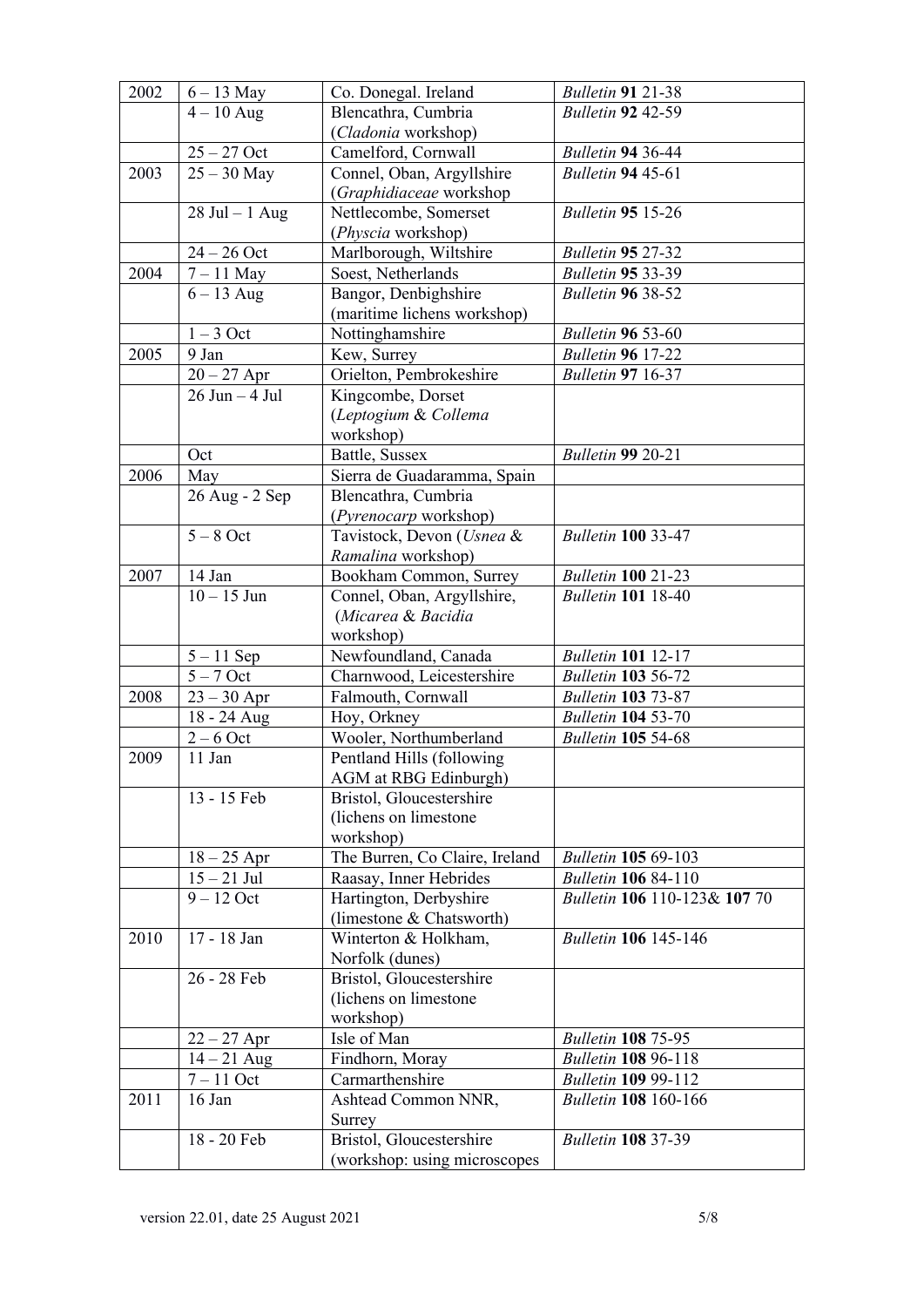|      |                         | for identifying lichens on                               |                             |
|------|-------------------------|----------------------------------------------------------|-----------------------------|
|      |                         | limestone)                                               |                             |
|      | 30 Apr - 7 May          | Islay & Jura, Inner Hebrides                             | <b>Bulletin 110 94-126</b>  |
|      | 14 - 21 Aug             | Orielton, Pembrokeshire<br>(Freshwater lichens workshop) | <b>Bulletin 110 128-138</b> |
|      | $6 - 10$ Oct            | Hartington, Derbyshire<br>(leadrakes & Chatsworth)       | <b>Bulletin 110 139-149</b> |
| 2012 | 5 Feb                   | Bridgend, Glamorgan - Coity                              | <b>Bulletin 110 172-174</b> |
|      |                         | Castle & Ogmore Castle                                   |                             |
|      |                         | (following the AGM in                                    |                             |
|      |                         | Cardiff)                                                 |                             |
|      | 17-19 Feb               | Bristol, Gloucestershire                                 |                             |
|      |                         | (workshop: Splits and look-                              |                             |
|      |                         | alikes)                                                  | <b>Bulletin 112 99-103</b>  |
|      | 22-27 April             | Kingcombe, Dorset<br>(Caloplaca workshop)                |                             |
|      | 23-30 June              | The Isle of Muck, Inner                                  | <b>Bulletin 111 84-104</b>  |
|      |                         | Hebrides                                                 |                             |
|      | 4-8 Oct                 | Bedfordshire                                             | <b>Bulletin 112 103-115</b> |
| 2013 | $27$ Jan                | Wakehurst Place, West Sussex                             | <b>Bulletin 112 157-160</b> |
|      |                         | (following the AGM at Kew)                               |                             |
|      | 22-24 Feb               | Bristol, Gloucestershire                                 |                             |
|      |                         | (workshop: Photobionts and                               |                             |
|      |                         | Sterile Crusts)                                          |                             |
|      | 27 Apr - 4 May          | Kinlochewe, Wester Ross                                  | <b>Bulletin 113 79-101</b>  |
|      | 22-29 June              | Minehead, Somerset: Exmoor                               | <b>Bulletin 114 85-109</b>  |
|      | 21-27 Sept              | and the Quantocks<br>Rothiemurchus, Inverness-           | <b>Bulletin 115 102-111</b> |
|      |                         | shire & Knapdale, Argyll                                 |                             |
|      |                         | (workshop: The genus <i>Usnea</i> )                      |                             |
| 2014 | 12 Jan                  | Calke Park NNR, Derbyshire                               | <b>Bulletin 114 109-116</b> |
|      |                         | (following the AGM at                                    |                             |
|      |                         | Nottingham University)                                   |                             |
|      | 21-23 Feb               | Bristol, Gloucestershire                                 |                             |
|      |                         | (workshop: pycnidia and                                  |                             |
|      |                         | conidia)                                                 |                             |
|      | 27 April - 3 May        | Beara Penninsula (West Cork)<br>& Killarney, Ireland     | <b>Bulletin 121 80-100</b>  |
|      | 20-27 July              | West Iceland                                             | <b>Bulletin 115 112-122</b> |
|      | 30 Aug - 6 Sept         | Southern Lake District,                                  | <b>Bulletin 116 82-99</b>   |
|      |                         | Cumbria                                                  |                             |
| 2015 | 16-20 Oct<br>$18th$ Jan | Lenham, Kent                                             | <b>Bulletin 116 100-122</b> |
|      |                         | Brookwood Cemetery,<br>Woking, Surrey (following the     |                             |
|      |                         | AGM at Kew)                                              |                             |
|      | 20-22 Feb               | Nottingham University                                    | meeting postponed           |
|      |                         | (workshop – stains $&$ tests)                            |                             |
|      | $2-9$ May               | Snowdonia, North Wales                                   | <b>Bulletin 118 71-93</b>   |
|      | $4-10$ July             | Unst, Shetland                                           | <b>Bulletin 118 94-114</b>  |
|      | 24-28 Sept              | Forest of Dean,                                          | <b>Bulletin 118 115-132</b> |
|      |                         | Gloucestershire                                          |                             |
| 2016 | $17th$ Jan              | Wallington, Northumberland                               | <b>Bulletin 119 127-132</b> |
|      |                         | (following AGM in Newcastle)                             |                             |
|      | 19-21 Feb               | Compton Martin,                                          |                             |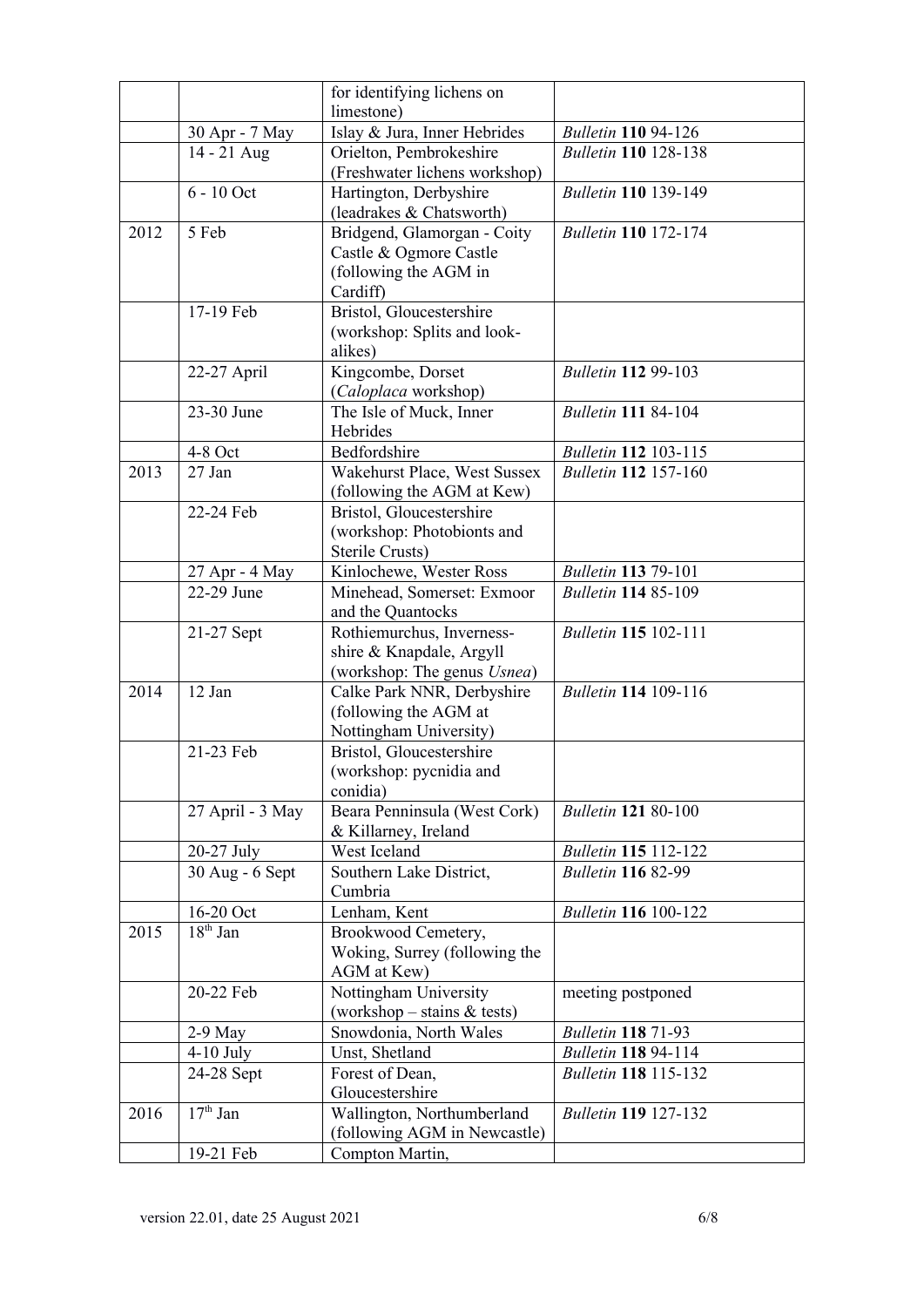|      |                | Gloucestershire (workshop -                                       |                                 |
|------|----------------|-------------------------------------------------------------------|---------------------------------|
|      |                | stains and tests)                                                 |                                 |
|      | 15-22 April    | Isle of Wight, Hampshire                                          | <b>Bulletin 118 138</b>         |
|      |                | (meeting cancelled by Warner                                      |                                 |
|      | 11-18 June     | Leisure Hotels)                                                   | <b>Bulletin 120 75-99</b>       |
|      | 26-30 Sept     | Sleat, Isle of Skye<br>North York Moors                           | <b>Bulletin 120 100-118</b>     |
| 2017 | 22 Jan         | Abney Park Cemetery, London                                       | <b>Bulletin 120 62-71</b>       |
|      |                | (following AGM)                                                   |                                 |
|      | 17-19 Feb      | Imaging Workshop - Royal<br><b>Botanic Gardens Kew</b>            | <b>Bulletin 120 72-74</b>       |
|      | 18-25 April    | Malham Tarn, Yorkshire<br>(limestone habitats field               | <b>Bulletin 121 23-30</b>       |
|      |                | meeting & workshop)                                               |                                 |
|      | 12-18 June     | Öland, Sweden                                                     | <b>Bulletin 122 72-89</b>       |
|      | $6-10$ Sept    | <b>Epping Forest, Essex</b>                                       | <b>Bulletin 123 83-99</b>       |
| 2018 | 21 Jan         | Netherby Hall, Cumbria<br>(following AGM in Carlisle)             | <b>Bulletin 122 90-94</b>       |
|      | 23-25 Feb      | Winter Workshop, Cloughton,                                       |                                 |
|      |                | N. Yorks                                                          |                                 |
|      | 23-30 April    | Newton Stewart, Galloway                                          |                                 |
|      | 16-17 May      | Moccas Park NNR,                                                  | <b>Bulletin 126 60-76</b>       |
|      |                | Herefordshire                                                     |                                 |
|      | 22-29 July     | Borrowdale, Lake Disitrict,<br>Cumbria                            | <b>Bulletin 124 65-83</b>       |
|      | 5-8 Oct        | Flatford Mill, Suffolk                                            | <b>Bulletin 125 47-65</b>       |
| 2019 | 27 Jan         | Painshill Park, Surrey                                            | <b>Bulletin 124 58-64</b>       |
|      |                | (following AGM in Kew)                                            |                                 |
|      | $1-3$ Mar      | Winter Workshop, Cloughton,<br>N. Yorks                           |                                 |
|      | 23-30 April    | Morvern, Argyll                                                   | note: <i>Bulletin</i> 125 39,40 |
|      | $19-26$ July   | Holy Island, Anglesey                                             |                                 |
|      | 4-5 Sept       | Rydal Park, Cumbria                                               | <b>Bulletin 128 68-91</b>       |
|      | $7-13$ Sept    | Ben Alder (BLS Montane<br>Lichen Group)                           | <b>Bulletin 127 64-79</b>       |
|      | 30 Oct - 3 Nov | Juniper Hall, Surrey                                              | <b>Bulletin 126 76-92</b>       |
| 2020 | 2 Feb          | Arniston House, Midlothian<br>(Following AGM at RBG<br>Edinburgh) | <b>Bulletin 127 53-64</b>       |
|      | 6-8 Mar        | Winter Workshop, Cloughton,<br>N. Yorks                           |                                 |
|      | $2-9$ May      | North Harris, Outer Hebrides                                      | (postponed to 2021- COVID-19)   |
|      | $11-18$ July   | Aberdare, Rhondda Cynon<br>Taf, Wales                             | (postponed to 2021- COVID-19)   |
|      | summer         | Bredon Hill, Worcestershire                                       | (meeting postponed - COVID-19)  |
|      | 9-12 Oct       | Dingestow Court,                                                  | (postponed to 2021- COVID-19)   |
|      |                | Monmouthshire                                                     |                                 |
| 2021 | 17-24 April    | North Harris, Outer Hebrides                                      | (postponed to 2022- COVID-19)   |
|      | $3-10$ July    | Aberdare, Rhondda Cynon<br>Taf, Wales                             | (postponed to 2022- COVID-19)   |
|      | 11-15 October  | Dingestow Court,                                                  |                                 |
|      |                | Monmouthshire                                                     |                                 |
| 2022 |                | Winter Workshop, Cloughton,                                       |                                 |
|      | 25-28 Feb      |                                                                   |                                 |